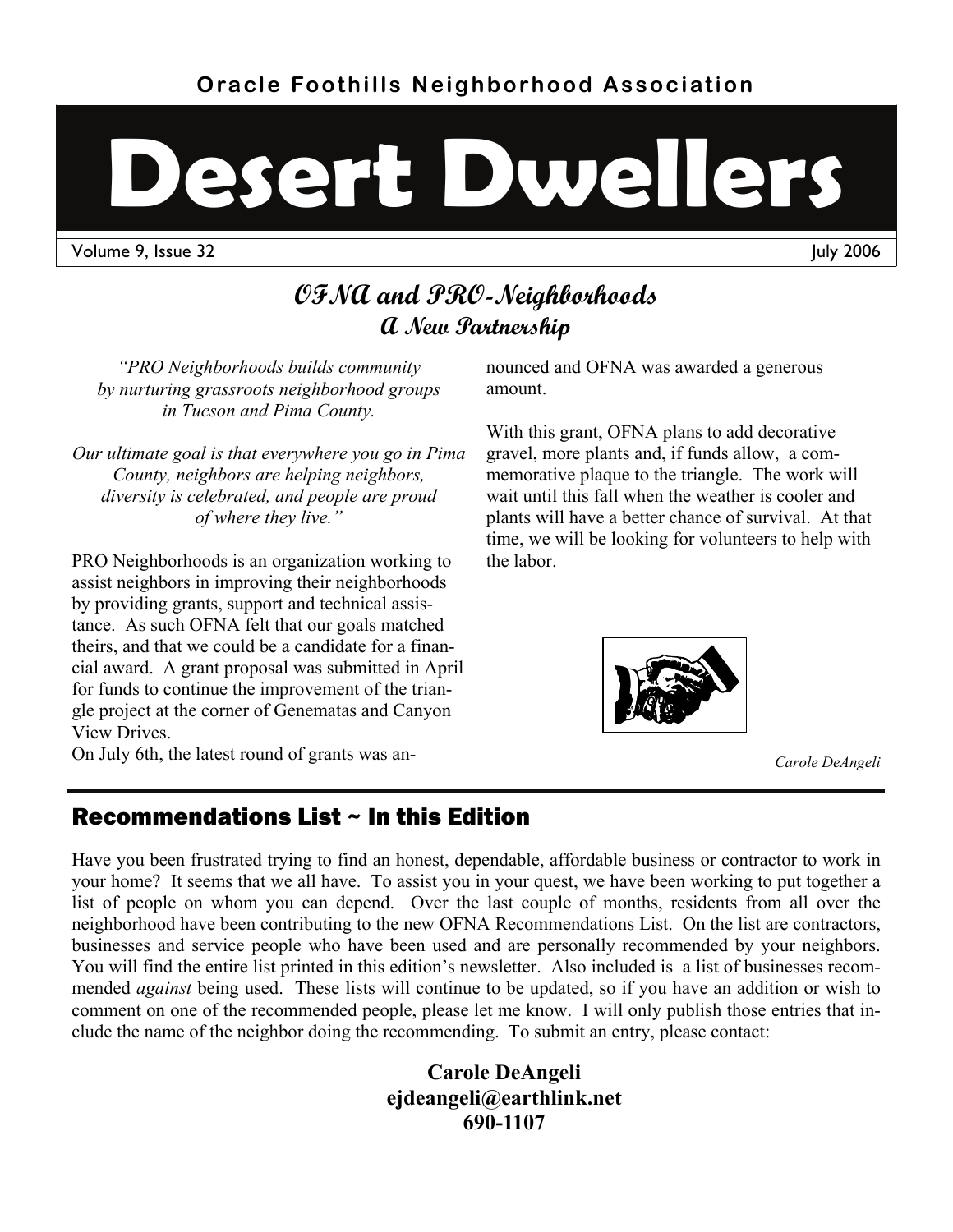

**Goodbye, Friend** 

**OFNA and Oracle Foothills neighborhood have lost a good friend and supporter.** 

**Don Peters, an original resident and picnic chef extraordinaire, recently lost his fight for life. Don will be greatly missed by all who knew him.** 

## **Dates to Remember**

 *Next OFNA Board Meeting* **July 24, 2006**  5459 N. Agave Dr. Monday, 7 PM

690-1107

- *Annual OFNA Meeting for All Neighbors* **September 16, 2006**  St. Philips in the Hills Episcopal Church River and Campbell Saturday at 9 AM, East Gallery
- *Neighborhood Picnic* **October 28, 2006**  Saturday At Noon, In the Wash

Next to 220 E. Yvon Dr.

### YOUR HELP NEEDED!

**OFNA's Annual Picnic bash** is coming soon (October 28th) and we are looking for



volunteers to help with all the work it takes to put this event on. Whether you have attended and enjoyed the picnic every year or have yet to partake in the fun, you are welcomed and encouraged to invest a little time in a great neighborhood activity. You will be

rewarded with the appreciation of your neighbors, an afternoon of fun, the satisfaction of having done something positive for your neighborhood and some terrific food!

> *If you can help in any way, please contact:*

**Jay DeAngeli ejdeangeli@earthlink.net 690-1107**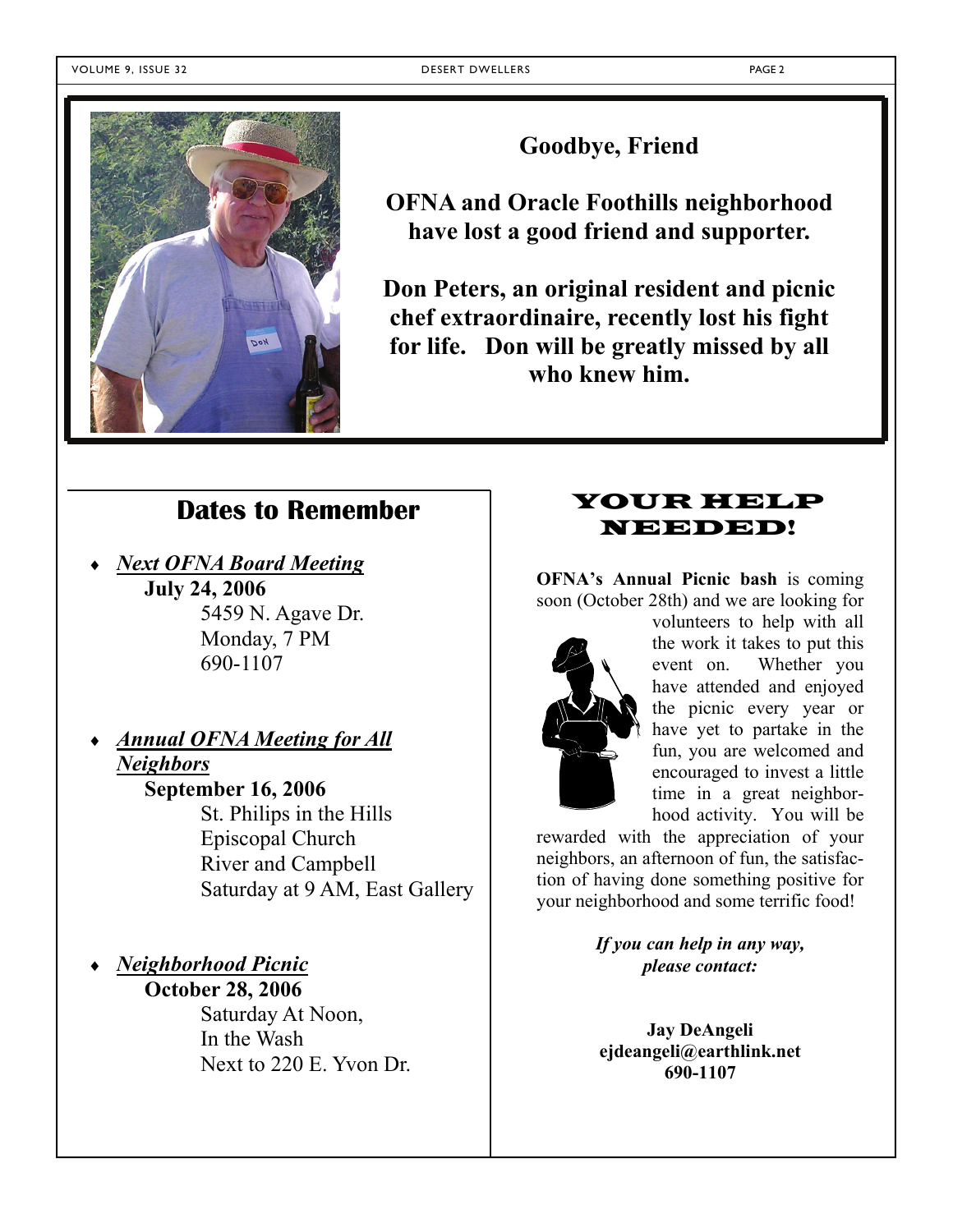#### **OFNA By-Laws**

At the last OFNA Board Meeting, the board voted to approve several updates to the association's By-Laws. Among the changes are:

- $\bullet$  Increasing the minimum number of directors
- Increasing the number of directors required for a quorum
- Defining the type of business that may be conducted by e-mail
- Adding and defining the office of Vice President

Copies of the By-Laws are available from the President, and will be available at the Annual Meeting.

| <b>OFNA Financial Statement</b><br>$3/1/06 - 6/30/06$  |        |
|--------------------------------------------------------|--------|
| <b>Beginning Cash</b>                                  | \$8799 |
| <b>Total Income</b>                                    | 152    |
| <b>Total Expense</b>                                   | 379    |
| <b>Ending Cash</b>                                     | \$8572 |
| Complete details are available to all members from the |        |

*Treasurer, Scott Odom.*

# Neighborhood Watch Update

#### HELP YOUR NEIGHBORS = HELP YOURSELVES

Summer is here and many of our neighbors escape the heat by traveling away from home for a few weeks or months. What does this mean to those of us who remain at home? After the outbreak of neighborhood crime last summer the realization dawned that criminals don't confine themselves to breaking into empty houses. Once they start scouting our neighborhood for what they see as "safe" opportunities, we are all vulnerable to being their targets.

 Since its inception last fall, our Neighborhood Watch program has been encouraging all of us to be more alert to strangers and suspicious activities in our area, and to call 911 to report our suspicions. In the past months more homeowners have made these reports and the Sheriff's Department has praised our efforts to keep our neighborhood safer.

**REMEMBER:** When you keep your eyes open and report strangers and activities that "just don't look right", you are helping your neighbors and yourselves.

**DON'T BE SHY ABOUT CALLING 911. AFTER THAT CALL, PLEASE REPORT YOUR OB-SERVATIONS TO BOTH JAY DEANGELI (OFNA President) AND YOUR AREA BLOCK LEADER.** These follow-up reports help us keep the rest of the neighborhood informed and alert too.

Thanks to all who have been promoting safety in the neighborhood!

 *Liz Sherwood, Neighborhood Watch Area Leader*

# *Road Kill*

The mean streets of Oracle Foothills are littered these days with the bodies of our friendly reptile residents  $\sim$  Desert Spiny Lizards (*Sceloporus magister).* Perhaps the lure of an easy arthropod meal has lead the lizards onto the pavement and into the path of those enormous vehicles. Slow down and enjoy your drive through the neighborhood, and keep an eye out for cruising desert spinys!